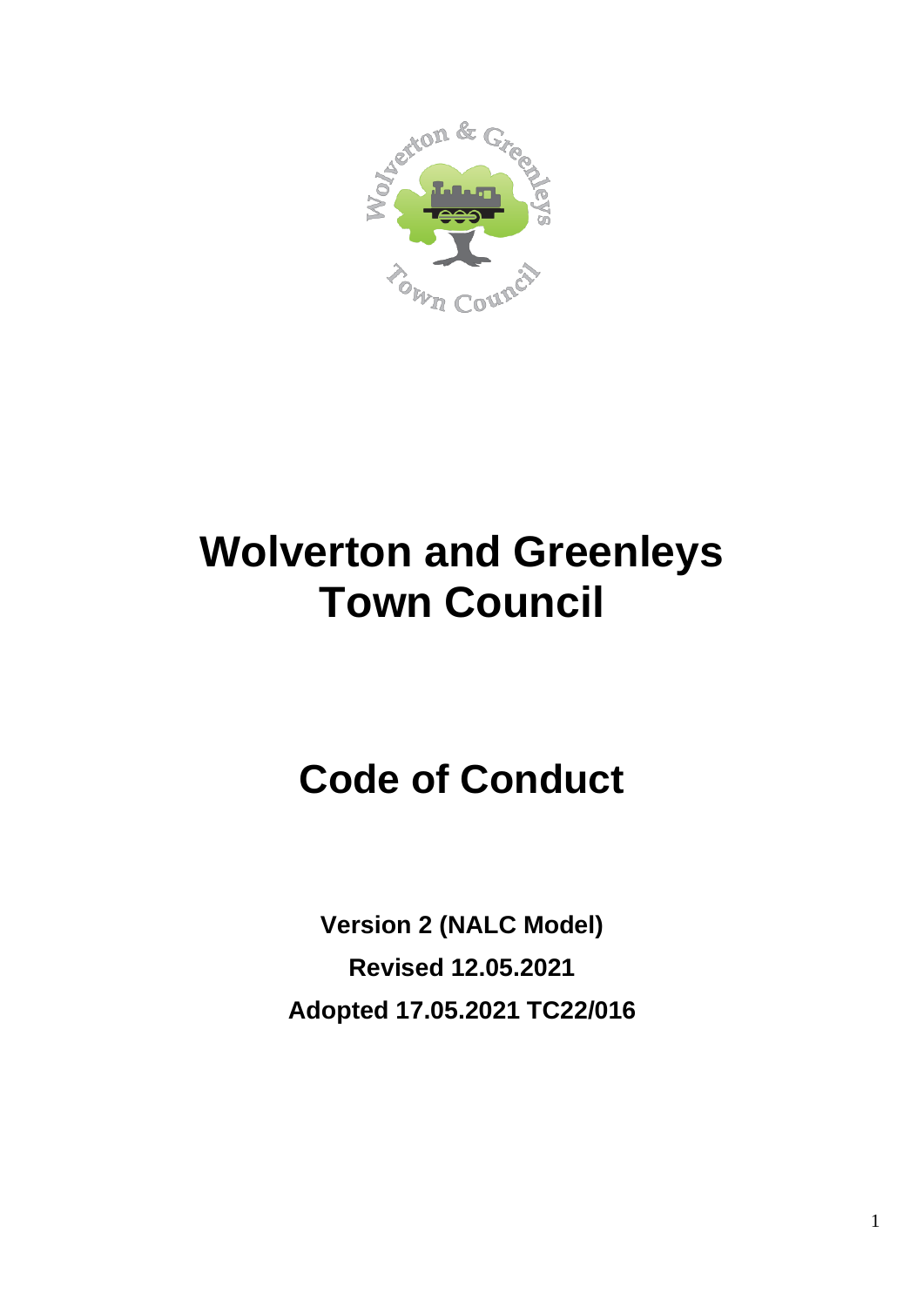## **TABLE OF CONTENTS**

| Introduction                                                            | 4         |
|-------------------------------------------------------------------------|-----------|
| <b>Definitions</b>                                                      | 5         |
| Purpose of the code of conduct                                          | 5         |
| General principles of councillor conduct                                | 5         |
| Application of the code of conduct                                      | 5         |
| Standards of councillor conduct                                         | 6         |
| <b>General conduct</b>                                                  |           |
| 1. Respect                                                              | 6         |
| 2. Bullying harassment and discrimination                               | 6         |
| 3. Impartiality of officers of the council                              | 6         |
| 4. For confidentiality and access to information                        | 7         |
| 5. Disrepute                                                            |           |
| 6. Use of position                                                      | 8         |
| 7. Use of local authority resources and facilities                      | 8         |
| 8. Complying with the code of conduct                                   | 8         |
| 9. Protecting your reputation and the reputation of the local authority | 8         |
| 10. Interests                                                           | 9         |
| 11. Gifts and hospitality                                               | 9         |
| Appendix A - Seven principles of public life                            | 10        |
| Appendix B Registering interests appendix                               | $11 - 13$ |
| Appendix C committee on standards in public life                        | 14-15     |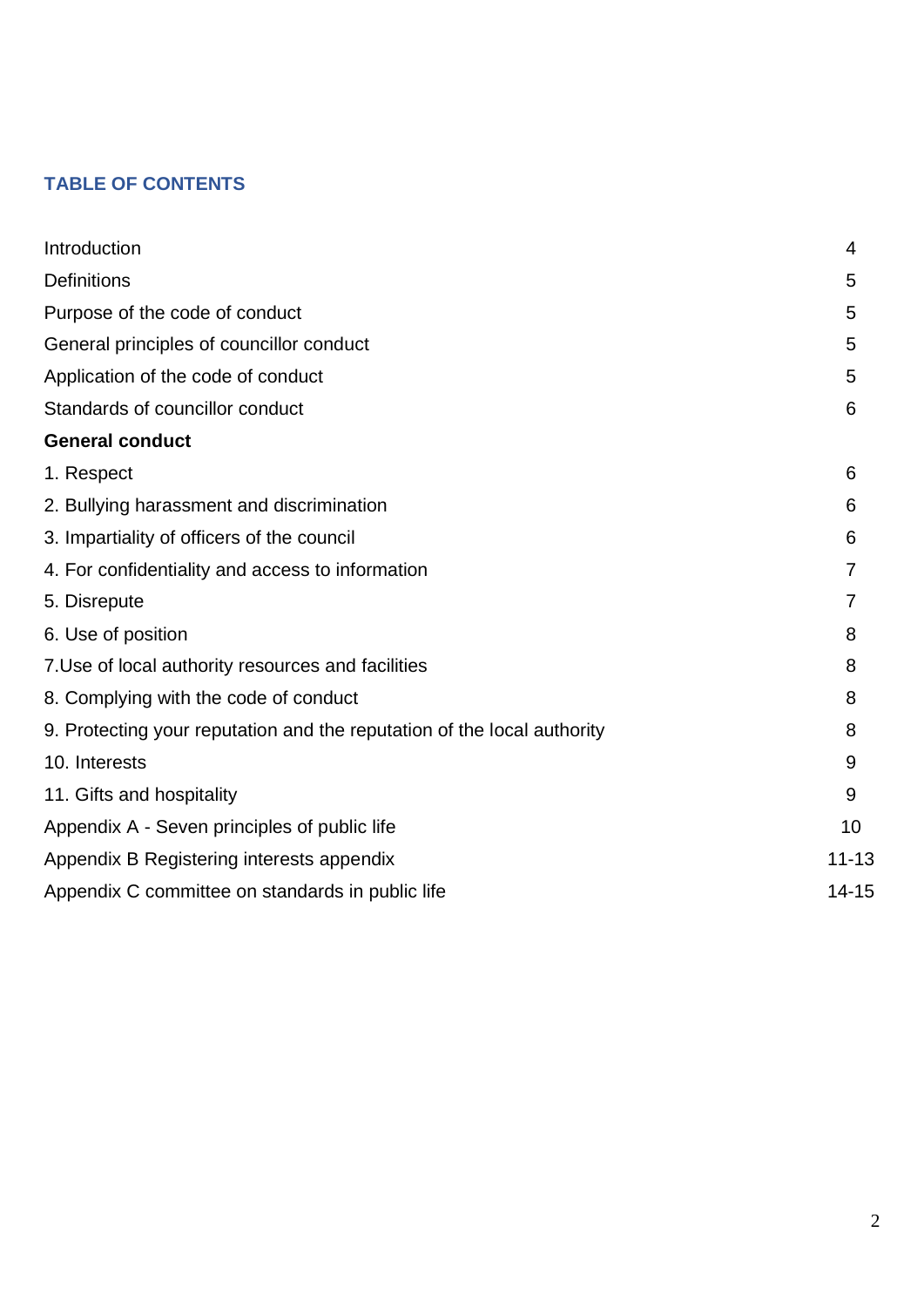The role of councillor across all tiers of local government is a vital part of our country's system of democracy. It is important that as councillors we can be held accountable and all adopt the behaviours and responsibilities associated with the role. Our conduct as an individual councillor affects the reputation of all councillors. We want the role of councillor to be one that people aspire to. We also want individuals from a range of backgrounds and circumstances to be putting themselves forward to become councillors.

As councillors, we represent local residents, work to develop better services and deliver local change. The public have high expectations of us and entrust us to represent our local area, taking decisions fairly, openly, and transparently. We have both an individual and collective responsibility to meet these expectations by maintaining high standards and demonstrating good conduct, and by challenging behaviour which falls below expectations.

Importantly, we should be able to undertake our role as a councillor without being intimidated, abused, bullied, or threatened by anyone, including the general public.

This Code has been designed to protect our democratic role, encourage good conduct and safeguard the public's trust in local government.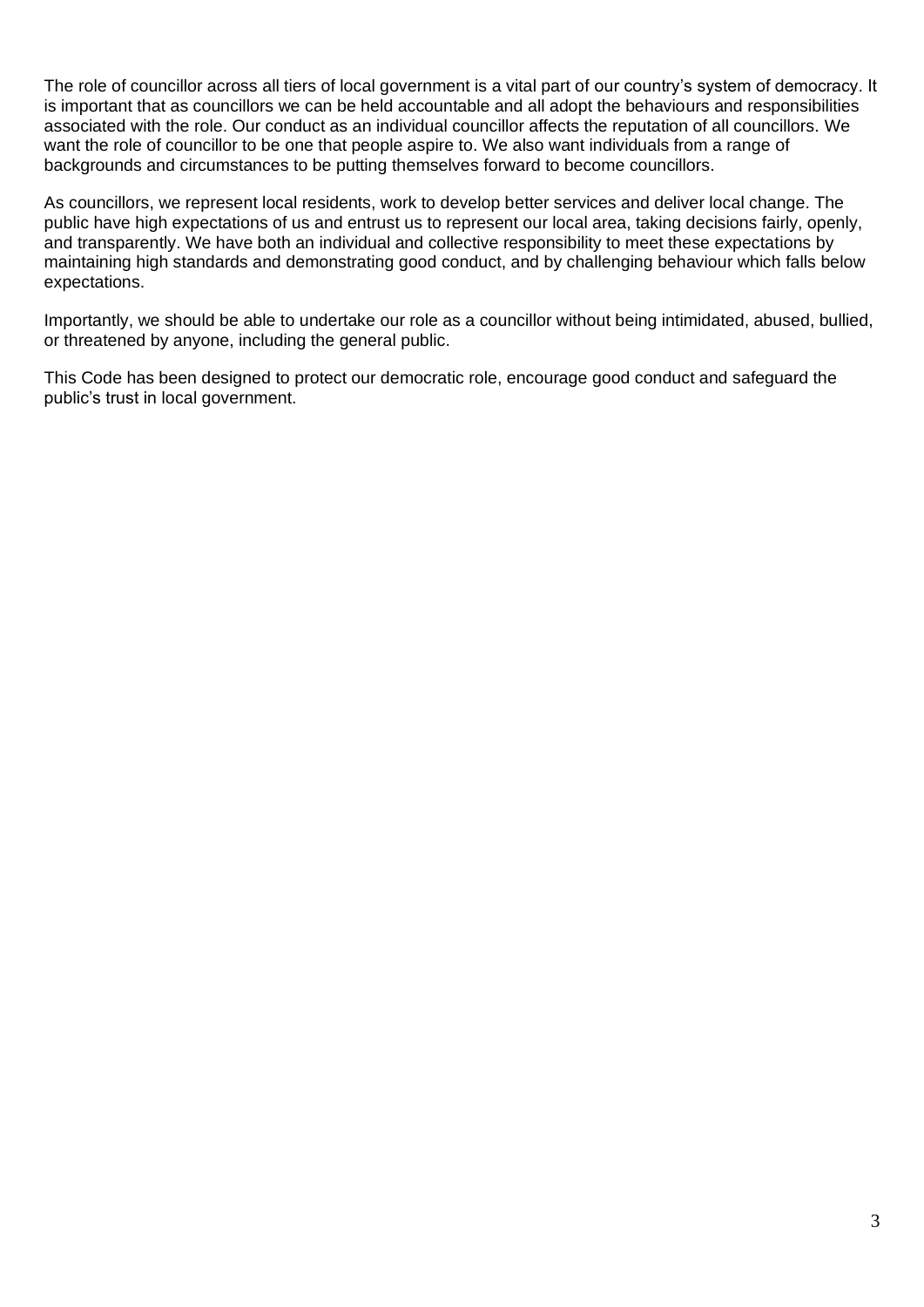#### **Introduction**

The Local Government Association (LGA) has developed this Model Councillor Code of Conduct, in association with key partners and after extensive consultation with the sector, as part of its work on supporting all tiers of local government to continue to aspire to high standards of leadership and performance. It is a template for councils to adopt in whole and/or with local amendments.

All councils are required to have a local Councillor Code of Conduct.

The LGA will undertake an annual review of this Code to ensure it continues to be fit- for purpose, incorporating advances in technology, social media and changes in legislation. The LGA can also offer support, training and mediation to councils and councillors on the application of the Code and the National Association of Local Councils (NALC) and the county associations of local councils can offer advice and support to town and parish councils.

#### **Definitions**

For the purposes of this Code of Conduct, a "councillor" means a member or co-opted member of a local authority or a directly elected mayor. A "co-opted member" is defined in the Localism Act 2011 Section 27(4) as "a person who is not a member of the authority but who

a) is a member of any committee or sub-committee of the authority, or;

b) is a member of, and represents the authority on, any joint committee or joint subcommittee of the authority;

and who is entitled to vote on any question that falls to be decided at any meeting of that committee or subcommittee".

For the purposes of this Code of Conduct, "local authority" includes county councils, district councils, London borough councils, parish councils, town councils, fire and rescue authorities, police authorities, joint authorities, economic prosperity boards, combined authorities and National Park authorities.

## **Purpose of the Code of Conduct**

The purpose of this Code of Conduct is to assist you, as a councillor, in modelling the behaviour that is expected of you, to provide a personal check and balance, and to set out the type of conduct that could lead to action being taken against you. It is also to protect you, the public, fellow councillors, local authority officers and the reputation of local government. It sets out general principles of conduct expected of all councillors and your specific obligations in relation to standards of conduct. The LGA encourages the use of support, training and mediation prior to action being taken using the Code. The fundamental aim of the Code is to create and maintain public confidence in the role of councillor and local government.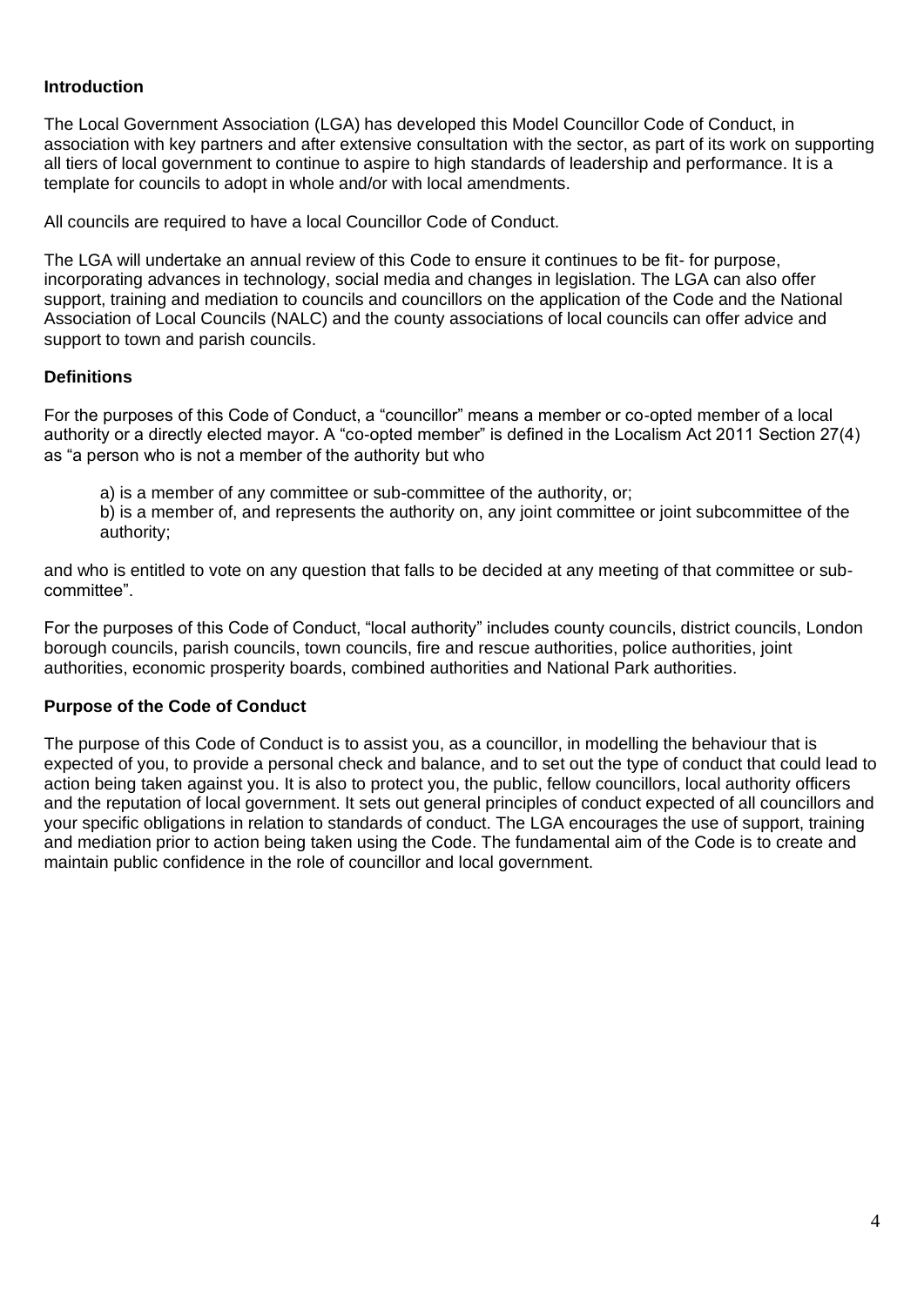## **General principles of councillor conduct**

Everyone in public office at all levels; all who serve the public or deliver public services, including ministers, civil servants, councillors and local authority officers; should uphold the Seven Principles of Public Life, also known as the Nolan Principles.

Building on these principles, the following general principles have been developed specifically for the role of councillor.

In accordance with the public trust placed in me, on all occasions:

- I act with integrity and honesty
- I act lawfully
- I treat all persons fairly and with respect; and
- I lead by example and act in a way that secures public confidence in the role of councillor.

In undertaking my role:

- I impartially exercise my responsibilities in the interests of the local community
- I do not improperly seek to confer an advantage, or disadvantage, on any person
- I avoid conflicts of interest
- I exercise reasonable care and diligence; and

• I ensure that public resources are used prudently in accordance with my local authority's requirements and in the public interest.

## **Application of the Code of Conduct**

This Code of Conduct applies to you as soon as you sign your declaration of acceptance of the office of councillor or attend your first meeting as a co-opted member and continues to apply to you until you cease to be a councillor. This Code of Conduct applies to you when you are acting in your capacity as a councillor which may include when:

• you misuse your position as a councillor

• Your actions would give the impression to a reasonable member of the public with knowledge of all the facts that you are acting as a councillor;

The Code applies to all forms of communication and interaction, including: • at face-to-face meetings

- at online or telephone meetings
- in written communication
- in verbal communication
- in non-verbal communication
- in electronic and social media communication, posts, statements and comments.

You are also expected to uphold high standards of conduct and show leadership at all times when acting as a councillor. Your Monitoring Officer has statutory responsibility for the implementation of the Code of Conduct, and you are encouraged to seek advice from your Monitoring Officer on any matters that may relate to the Code of Conduct. Town and parish councillors are encouraged to seek advice from their Clerk, who may refer matters to the Monitoring Officer.

## **Standards of councillor conduct**

This section sets out your obligations, which are the minimum standards of conduct required of you as a councillor. Should your conduct fall short of these standards, a complaint may be made against you, which may result in action being taken. Guidance is included to help explain the reasons for the obligations and how they should be followed.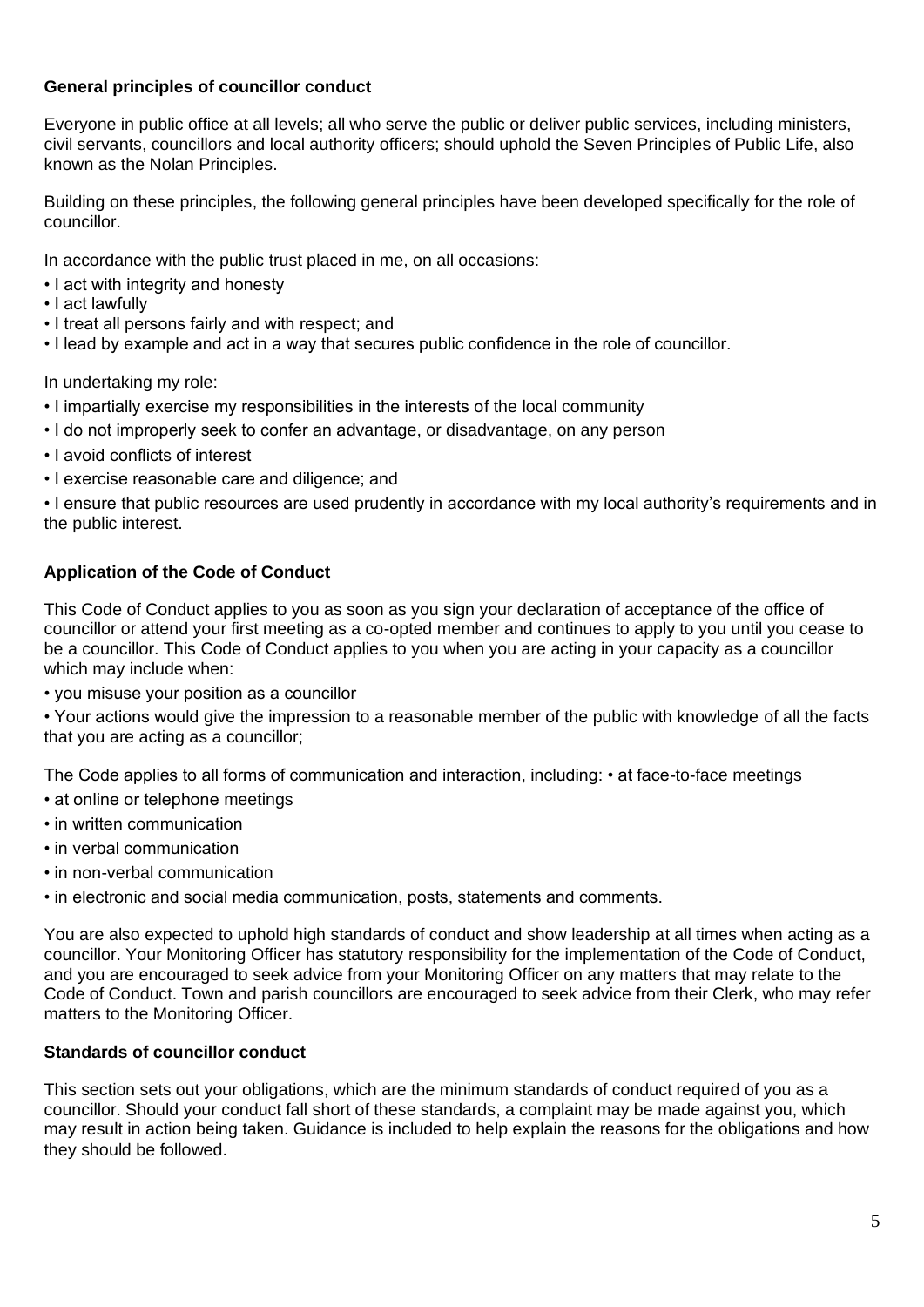## **General Conduct**

**1. Respect** 

**As a councillor:** 

**1.1 I treat other councillors and members of the public with respect.** 

#### **1.2 I treat local authority employees, employees and representatives of partner organisations and those volunteering for the local authority with respect and respect the role they play**.

Respect means politeness and courtesy in behaviour, speech, and in the written word. Debate and having different views are all part of a healthy democracy. As a councillor, you can express, challenge, criticise and disagree with views, ideas, opinions and policies in a robust but civil manner. You should not, however, subject individuals, groups of people or organisations to personal attack.

In your contact with the public, you should treat them politely and courteously. Rude and offensive behaviour lowers the public's expectations and confidence in councillors. In return, you have a right to expect respectful behaviour from the public. If members of the public are being abusive, intimidatory or threatening you are entitled to stop any conversation or interaction in person or online and report them to the local authority, the relevant social media provider or the police. This also applies to fellow councillors, where action could then be taken under the Councillor Code of Conduct, and local authority employees, where concerns should be raised in line with the local authority's councillor officer protocol.

## **2. Bullying, harassment and discrimination**

## **As a councillor:**

- **2.1 I do not bully any person.**
- **2.2 I do not harass any person.**

## **2.3 I promote equalities and do not discriminate unlawfully against any person.**

The Advisory, Conciliation and Arbitration Service (ACAS) characterises bullying as offensive, intimidating, malicious or insulting behaviour, an abuse or misuse of power through means that undermine, humiliate, denigrate or injure the recipient. Bullying might be a regular pattern of behaviour or a one-off incident, happen face-to-face, on social media, in emails or phone calls, happen in the workplace or at work social events and may not always be obvious or noticed by others. The Protection from Harassment Act 1997 defines harassment as conduct that causes alarm or distress or puts people in fear of violence and must involve such conduct on at least two occasions. It can include repeated attempts to impose unwanted communications and contact upon a person in a manner that could be expected to cause distress or fear in any reasonable person.

Unlawful discrimination is where someone is treated unfairly because of a protected characteristic. Protected characteristics are specific aspects of a person's identity defined by the Equality Act 2010. They are age, disability, gender reassignment, marriage and civil partnership, pregnancy and maternity, race, religion or belief, sex and sexual orientation.

The Equality Act 2010 places specific duties on local authorities. Councillors have a central role to play in ensuring that equality issues are integral to the local authority's performance and strategic aims, and that there is a strong vision and public commitment to equality across public services.

## **3. Impartiality of officers of the council**

## **As a councillor:**

**3.1 I do not compromise, or attempt to compromise, the impartiality of anyone who works for, or on behalf of, the local authority.**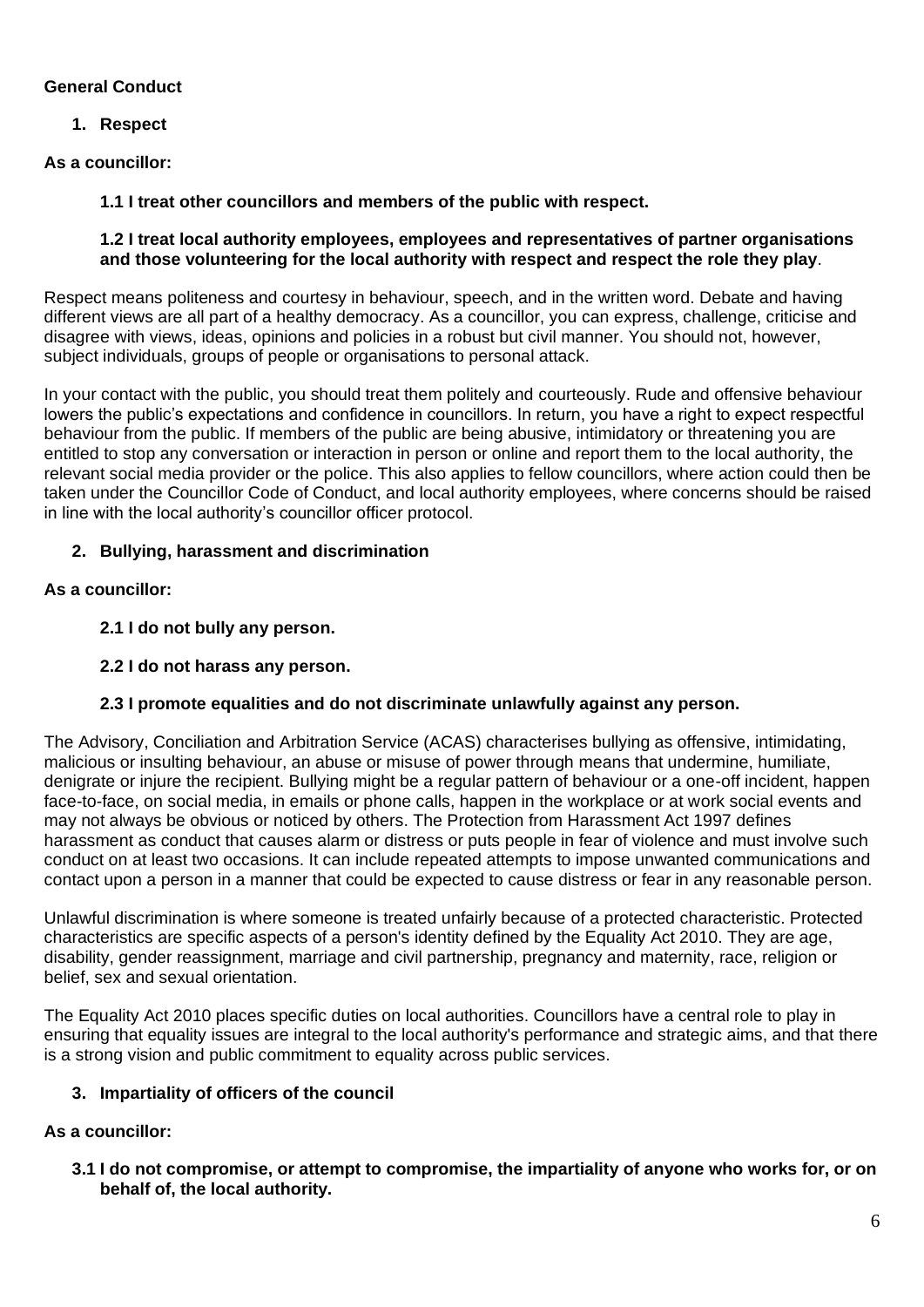Officers work for the local authority as a whole and must be politically neutral (unless they are political assistants). They should not be coerced or persuaded to act in a way that would undermine their neutrality. You can question officers in order to understand, for example, their reasons for proposing to act in a particular way, or the content of a report that they have written. However, you must not try and force them to act differently, change their advice, or alter the content of that report, if doing so would prejudice their professional integrity.

## **4. Confidentiality and access to information**

## **As a councillor:**

**4.1 I do not disclose information:** 

**a. given to me in confidence by anyone** 

**b. acquired by me which I believe, or ought reasonably to be aware, is of a confidential nature, unless** 

**i. I have received the consent of a person authorised to give it;** 

**ii. I am required by law to do so;** 

**iii. the disclosure is made to a third party for the purpose of obtaining professional legal advice provided that the third party agrees not to disclose the information to any other person; or** 

**iv. the disclosure is:** 

**1. reasonable and in the public interest; and** 

**2. made in good faith and in compliance with the reasonable requirements of the local authority; and** 

**3. I have consulted the Monitoring Officer prior to its release.** 

**4.2 I do not improperly use knowledge gained solely as a result of my role as a councillor for the advancement of myself, my friends, my family members, my employer or my business interests.** 

#### **4.3 I do not prevent anyone from getting information that they are entitled to by law.**

Local authorities must work openly and transparently, and their proceedings and printed materials are open to the public, except in certain legally defined circumstances. You should work on this basis, but there will be times when it is required by law that discussions, documents and other information relating to or held by the local authority must be treated in a confidential manner. Examples include personal data relating to individuals or information relating to ongoing negotiations.

## **5. Disrepute**

## **As a councillor:**

#### **5.1 I do not bring my role or local authority into disrepute.**

As a Councillor, you are trusted to make decisions on behalf of your community and your actions and behaviour are subject to greater scrutiny than that of ordinary members of the public. You should be aware that your actions might have an adverse impact on you, other councillors and/or your local authority and may lower the public's confidence in your or your local authority's ability to discharge your/its functions. For example, behaviour that is considered dishonest and/or deceitful can bring your local authority into disrepute.

You are able to hold the local authority and fellow councillors to account and are able to constructively challenge and express concern about decisions and processes undertaken by the council whilst continuing to adhere to other aspects of this Code of Conduct.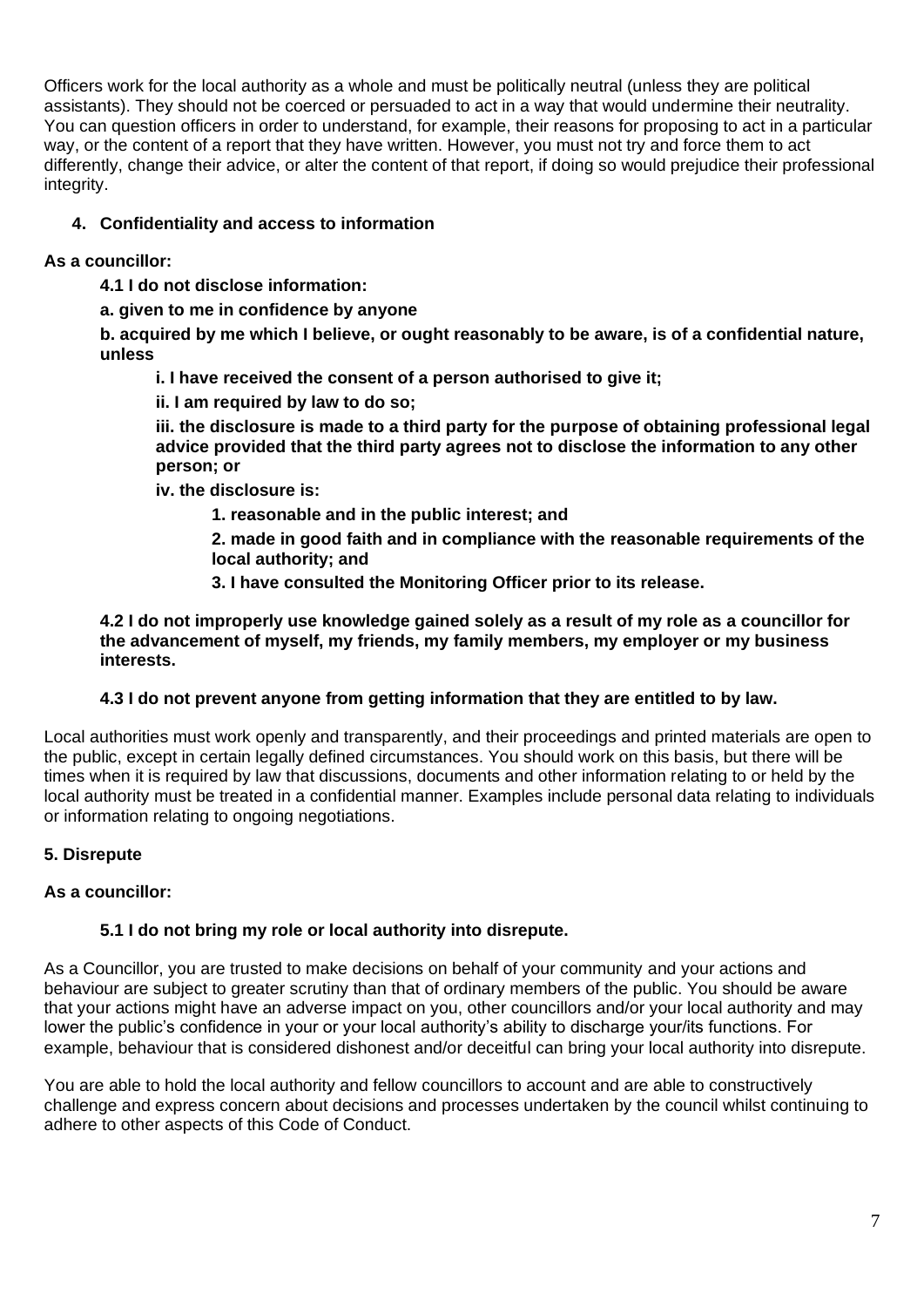#### **6. Use of position**

#### **As a councillor:**

#### **6.1 I do not use, or attempt to use, my position improperly to the advantage or disadvantage of myself or anyone else.**

Your position as a member of the local authority provides you with certain opportunities, responsibilities, and privileges, and you make choices all the time that will impact others. However, you should not take advantage of these opportunities to further your own or others' private interests or to disadvantage anyone unfairly.

#### **7. Use of local authority resources and facilities**

#### **As a councillor:**

**7.1 I do not misuse council resources.** 

**7.2 I will, when using the resources of the local authority or authorising their use by others: a. act in accordance with the local authority's requirements; and b. ensure that such resources are not used for political purposes unless that use could reasonably be regarded as likely to facilitate, or be conducive to, the discharge of the functions** 

**of the local authority or of the office to which I have been elected or appointed.** 

You may be provided with resources and facilities by the local authority to assist you in carrying out your duties as a councillor. Examples include:

- office support
- stationery
- equipment such as phones, and computers
- transport
- access and use of local authority buildings and rooms.

These are given to you to help you carry out your role as a councillor more effectively and are not to be used for business or personal gain. They should be used in accordance with the purpose for which they have been provided and the local authority's own policies regarding their use.

#### **8. Complying with the Code of Conduct**

## **As a Councillor:**

**8.1 I undertake Code of Conduct training provided by my local authority.** 

**8.2 I cooperate with any Code of Conduct investigation and/or determination.** 

#### **8.3 I do not intimidate or attempt to intimidate any person who is likely to be involved with the administration of any investigation or proceedings.**

#### **8.4 I comply with any sanction imposed on me following a finding that I have breached the Code of Conduct.**

It is extremely important for you as a councillor to demonstrate high standards, for you to have your actions open to scrutiny and for you not to undermine public trust in the local authority or its governance. If you do not understand or are concerned about the local authority's processes in handling a complaint you should raise this with your Monitoring Officer. Protecting your reputation and the reputation of the local authority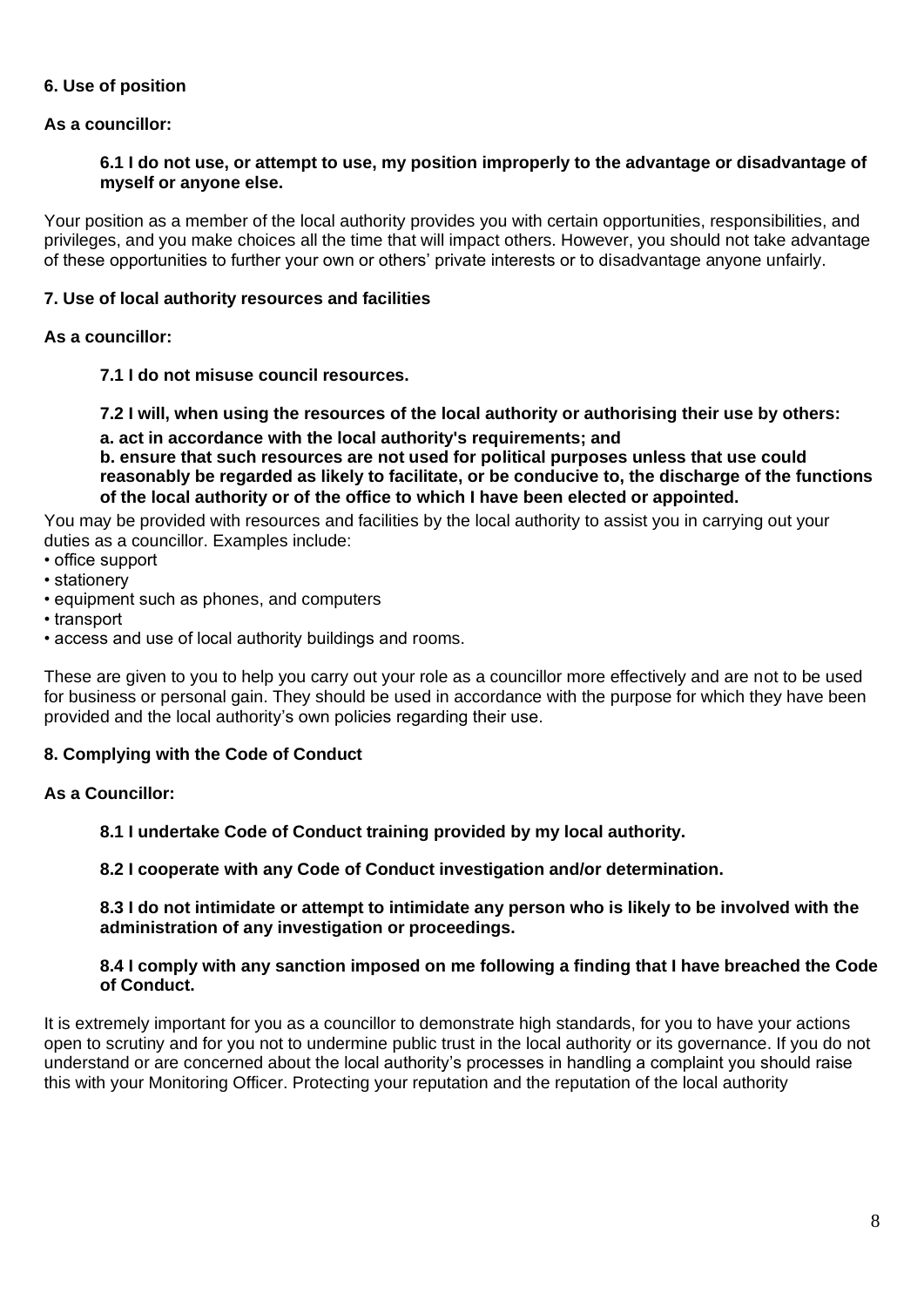#### **9. Interests As a councillor:**

#### **9.1 I register and disclose my interests.**

Section 29 of the Localism Act 2011 requires the Monitoring Officer to establish and maintain a register of interests of members of the authority. You need to register your interests so that the public, local authority employees and fellow councillors know which of your interests might give rise to a conflict of interest. The register is a public document that can be consulted when (or before) an issue arises. The register also protects you by allowing you to demonstrate openness and a willingness to be held accountable. You are personally responsible for deciding whether or not you should disclose an interest in a meeting, but it can be helpful for you to know early on if others think that a potential conflict might arise. It is also important that the public know about any interest that might have to be disclosed by you or other councillors when making or taking part in decisions, so that decision making is seen by the public as open and honest. This helps to ensure that public confidence in the integrity of local governance is maintained.

You should note that failure to register or disclose a disclosable pecuniary interest as set out in **Table 1**, is a criminal offence under the Localism Act 2011.

**Appendix B** sets out the detailed provisions on registering and disclosing interests. If in doubt, you should always seek advice from your Monitoring Officer.

#### **10.Gifts and hospitality**

#### **As a councillor:**

**10.1 I do not accept gifts or hospitality, irrespective of estimated value, which could give rise to real or substantive personal gain or a reasonable suspicion of influence on my part to show favour from persons seeking to acquire, develop or do business with the local authority or from persons who may apply to the local authority for any permission, licence or other significant advantage.** 

**10.2 I register with the Monitoring Officer any gift or hospitality with an estimated value of at least £50 within 28 days of its receipt.** 

#### **10.3 I register with the Monitoring Officer any significant gift or hospitality that I have been offered but have refused to accept.**

In order to protect your position and the reputation of the local authority, you should exercise caution in accepting any gifts or hospitality which are (or which you reasonably believe to be) offered to you because you are a councillor. The presumption should always be not to accept significant gifts or hospitality. However, there may be times when such a refusal may be difficult if it is seen as rudeness in which case you could accept it but must ensure it is publicly registered. However, you do not need to register gifts and hospitality which are not related to your role as a councillor, such as Christmas gifts from your friends and family. It is also important to note that it is appropriate to accept normal expenses and hospitality associated with your duties as a councillor. If you are unsure, do contact your Monitoring Officer for guidance.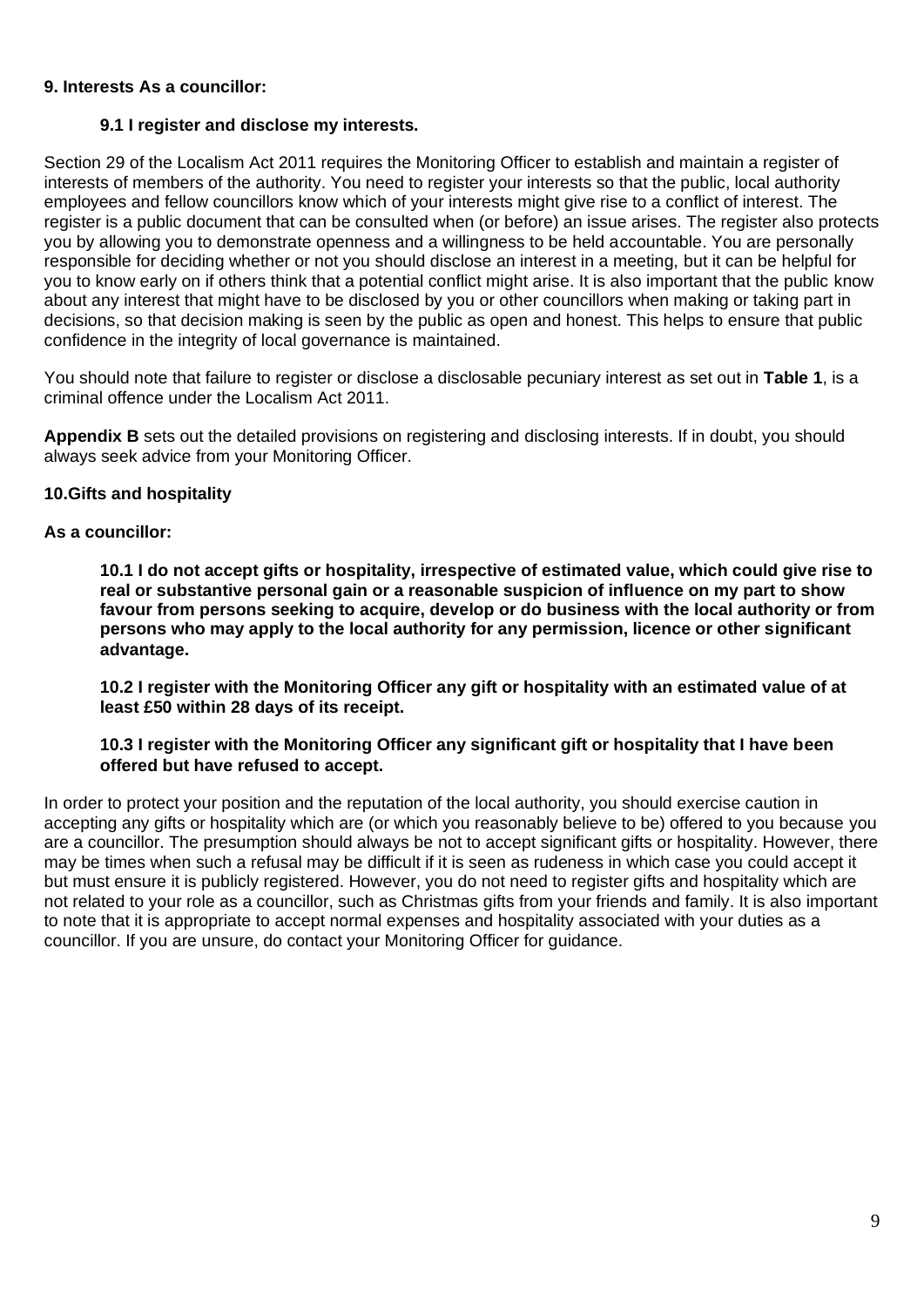## **Appendices**

## **Appendix A** – **The Seven Principles of Public Life**

The principles are:

#### **Selflessness**

Holders of public office should act solely in terms of the public interest.

#### **Integrity**

Holders of public office must avoid placing themselves under any obligation to people or organisations that might try inappropriately to influence them in their work. They should not act or take decisions in order to gain financial or other material benefits for themselves, their family, or their friends. They must disclose and resolve any interests and relationships.

#### **Objectivity**

Holders of public office must act and take decisions impartially, fairly and on merit, using the best evidence and without discrimination or bias.

#### **Accountability**

Holders of public office are accountable to the public for their decisions and actions and must submit themselves to the scrutiny necessary to ensure this.

#### **Openness**

Holders of public office should act and take decisions in an open and transparent manner. Information should not be withheld from the public unless there are clear and lawful reasons for so doing. Honesty Holders of public office should be truthful.

#### **Leadership**

Holders of public office should exhibit these principles in their own behaviour. They should actively promote and robustly support the principles and be willing to challenge poor behaviour wherever it occurs.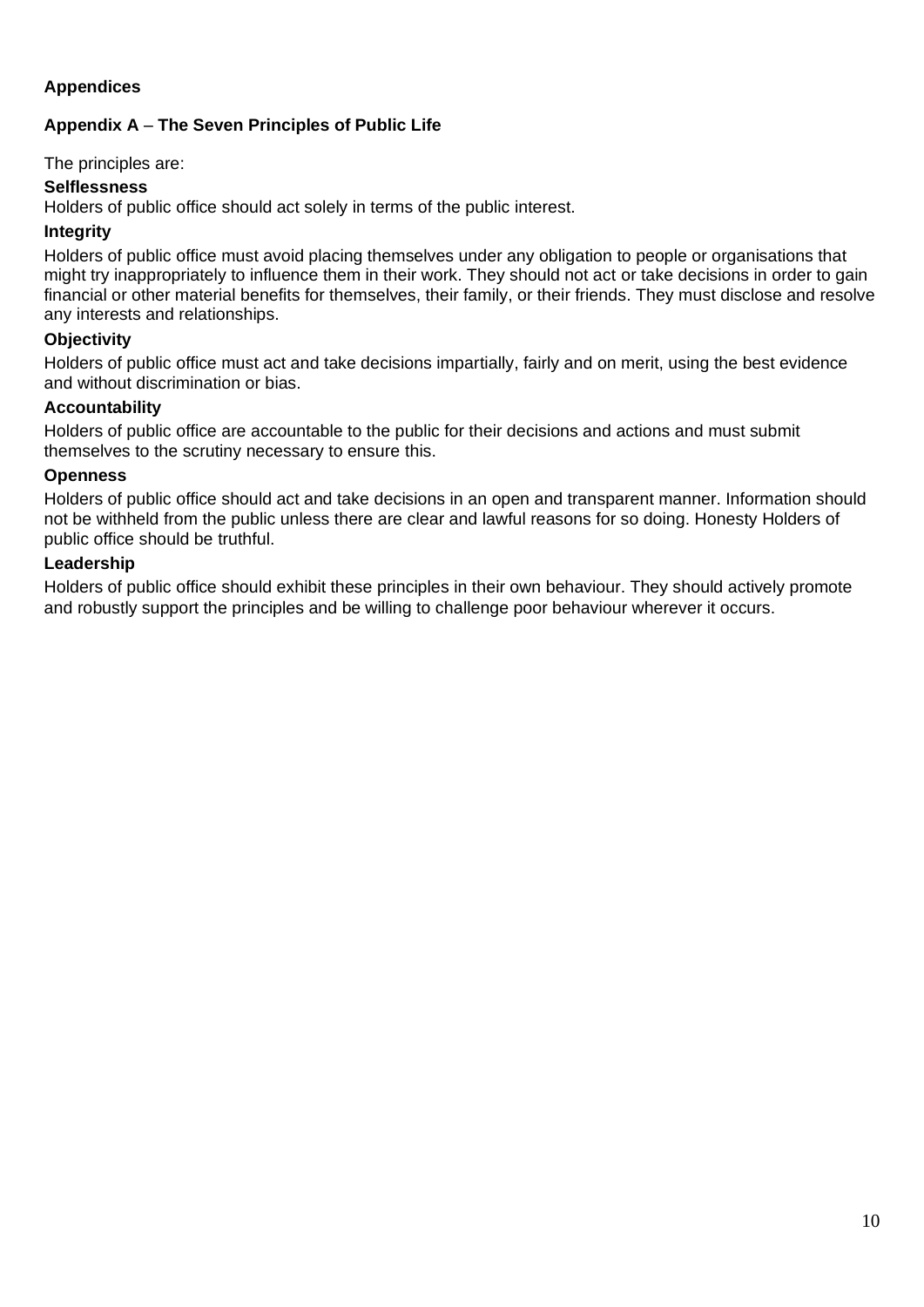## **Appendix B**

Registering interests Within 28 days of becoming a member or your re-election or re-appointment to office you must register with the Monitoring Officer the interests which fall within the categories set out in **Table 1 (Disclosable Pecuniary Interests)** which are as described in "The Relevant Authorities (Disclosable Pecuniary Interests) Regulations 2012". You should also register details of your other personal interests which fall within the categories set out in **Table 2 (Other Registerable Interests**).

"**Disclosable Pecuniary Interest"** means an interest of yourself, or of your partner if you are aware of your partner's interest, within the descriptions set out in Table 1 below.

"**Partner**" means a spouse or civil partner, or a person with whom you are living as husband or wife, or a person with whom you are living as if you are civil partners.

1. You must ensure that your register of interests is kept up-to-date and within 28 days of becoming aware of any new interest, or of any change to a registered interest, notify the Monitoring Officer.

2. A 'sensitive interest' is as an interest which, if disclosed, could lead to the councillor, or a person connected with the councillor, being subject to violence or intimidation.

3. Where you have a 'sensitive interest' you must notify the Monitoring Officer with the reasons why you believe it is a sensitive interest. If the Monitoring Officer agrees they will withhold the interest from the public register.

#### **Non participation in case of disclosable pecuniary interest**

4. Where a matter arises at a meeting which directly relates to one of your Disclosable Pecuniary Interests as set out in **Table 1**, you must disclose the interest, not participate in any discussion or vote on the matter and must not remain in the room unless you have been granted a dispensation. If it is a 'sensitive interest', you do not have to disclose the nature of the interest, just that you have an interest. Dispensation may be granted in limited circumstances, to enable you to participate and vote on a matter in which you have a disclosable pecuniary interest.

5. [Where you have a disclosable pecuniary interest on a matter to be considered or is being considered by you as a Cabinet member in exercise of your executive function, you must notify the Monitoring Officer of the interest and must not take any steps or further steps in the matter apart from arranging for someone else to deal with it ]

#### **Disclosure of Other Registerable Interests**

6. Where a matter arises at a meeting which *directly relates* to the financial interest or wellbeing of one of your Other Registerable Interests (as set out in Table 2), you must disclose the interest. You may speak on the matter only if members of the public are also allowed to speak at the meeting but otherwise must not take part in any discussion or vote on the matter and must not remain in the room unless you have been granted a dispensation. If it is a 'sensitive interest', you do not have to disclose the nature of the interest.

#### **Disclosure of Non-Registerable Interests**

7. Where a matter arises at a meeting which *directly relates* to your financial interest or well-being (and is not a Disclosable Pecuniary Interest set out in Table 1) or a financial interest or well-being of a relative or close associate, you must disclose the interest. You may speak on the matter only if members of the public are also allowed to speak at the meeting. Otherwise you must not take part in any discussion or vote on the matter and must not remain in the room unless you have been granted a dispensation. If it is a 'sensitive interest', you do not have to disclose the nature of the interest.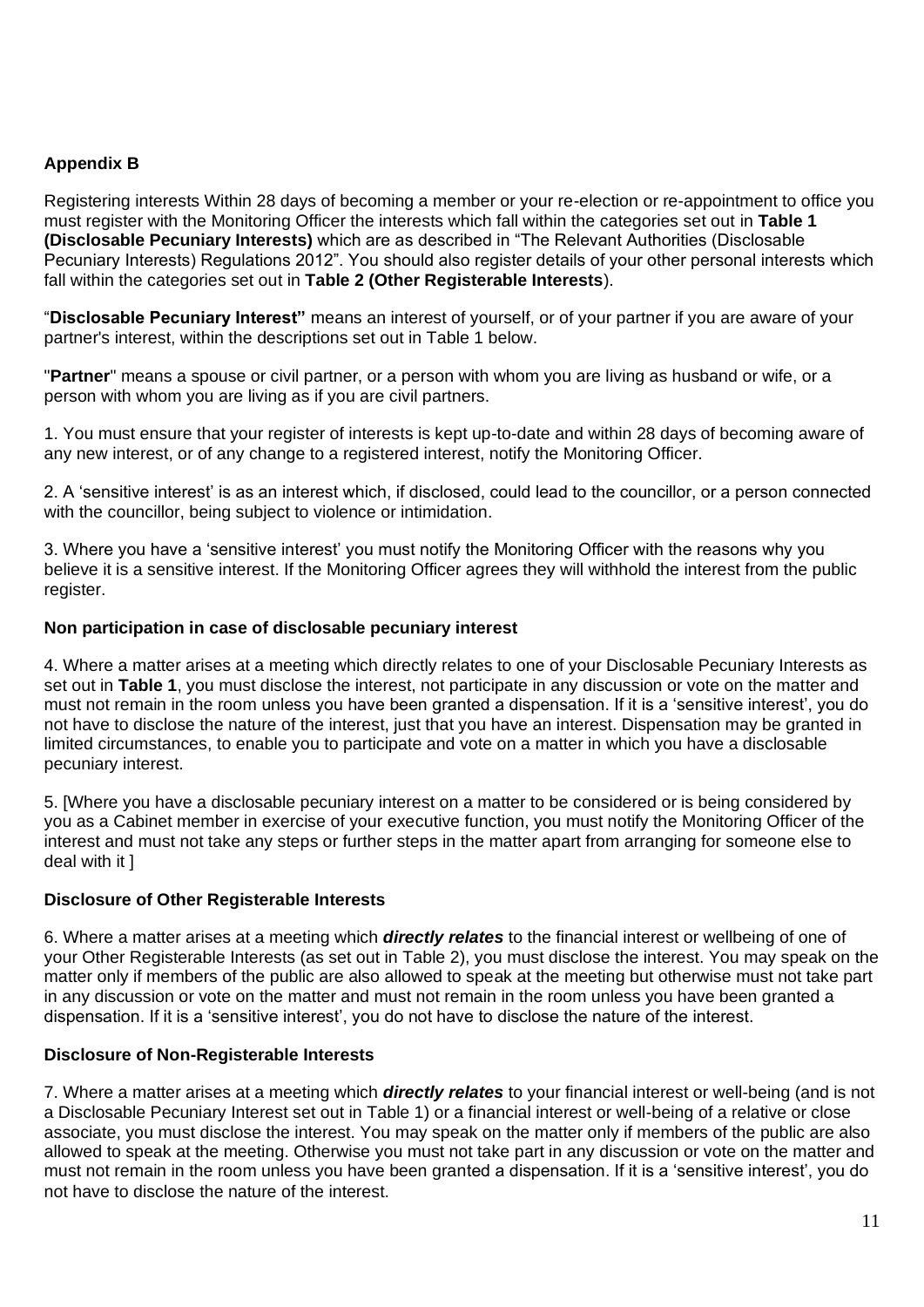#### 8. Where a matter arises at a meeting which *affects* –

a. your own financial interest or well-being;

b. a financial interest or well-being of a relative or close associate; or

c. a financial interest or wellbeing of a body included under Other Registrable Interests as set out in **Table 2**

you must disclose the interest. In order to determine whether you can remain in the meeting after disclosing your interest the following test should be applied

9. Where a matter (referred to in paragraph 8 above) affects the financial interest or well-being:

a. to a greater extent than it affects the financial interests of the majority of inhabitants of the ward affected by the decision and;

b. a reasonable member of the public knowing all the facts would believe that it would affect your view of the wider public interest

You may speak on the matter only if members of the public are also allowed to speak at the meeting. Otherwise you must not take part in any discussion or vote on the matter and must not remain in the room unless you have been granted a dispensation.

If it is a 'sensitive interest', you do not have to disclose the nature of the interest.

10.[Where you have an Other Registerable Interest or Non-Registerable Interest on a matter to be considered or is being considered by you as a Cabinet member in exercise of your executive function, you must notify the Monitoring Officer of the interest and must not take any steps or further steps in the matter apart from arranging for someone else to deal with it]

#### **Table 1**: **Disclosable Pecuniary Interests**

This table sets out the explanation of Disclosable Pecuniary Interests as set out in the Relevant Authorities (Disclosable Pecuniary Interests) Regulations 2012.

| <b>Subject</b>                                    | <b>Description</b>                                                                                                                                                                                                                                                                                                                                                                                                                                                                                                                                                                                            |
|---------------------------------------------------|---------------------------------------------------------------------------------------------------------------------------------------------------------------------------------------------------------------------------------------------------------------------------------------------------------------------------------------------------------------------------------------------------------------------------------------------------------------------------------------------------------------------------------------------------------------------------------------------------------------|
| Employment, office, trade, profession or vocation | Any employment, office, trade, profession or vocation<br>carried on for profit or gain.                                                                                                                                                                                                                                                                                                                                                                                                                                                                                                                       |
| Sponsorship                                       | Any payment or provision of any other financial benefit<br>(other than from the council) made to the councillor during<br>the previous 12-month period for expenses incurred by<br>him/her in carrying out his/her duties as a councillor, or<br>towards his/her election expenses. This includes any<br>payment or financial benefit from a trade union within the<br>meaning of the Trade Union and Labour Relations<br>(Consolidation) Act 1992.                                                                                                                                                           |
| <b>Contracts</b>                                  | Any contract made between the councillor or his/her<br>spouse or civil partner or the person with whom the Subject<br>Description Employment, office, trade, profession or<br>vocation councillor is living as if they were spouses/civil<br>partners (or a firm in which such person is a partner, or an<br>incorporated body of which such person is a director* or a<br>body that such person has a beneficial interest in the<br>securities of*) and the council $-$ (a) under which goods or<br>services are to be provided or works are to be executed;<br>and (b) which has not been fully discharged. |
| <b>Land and Property</b>                          | Any beneficial interest in land which is within the area of<br>the council. 'Land' excludes an easement, servitude,<br>interest or right in or over land which does not give the<br>councillor or his/her spouse or civil partner or the person                                                                                                                                                                                                                                                                                                                                                               |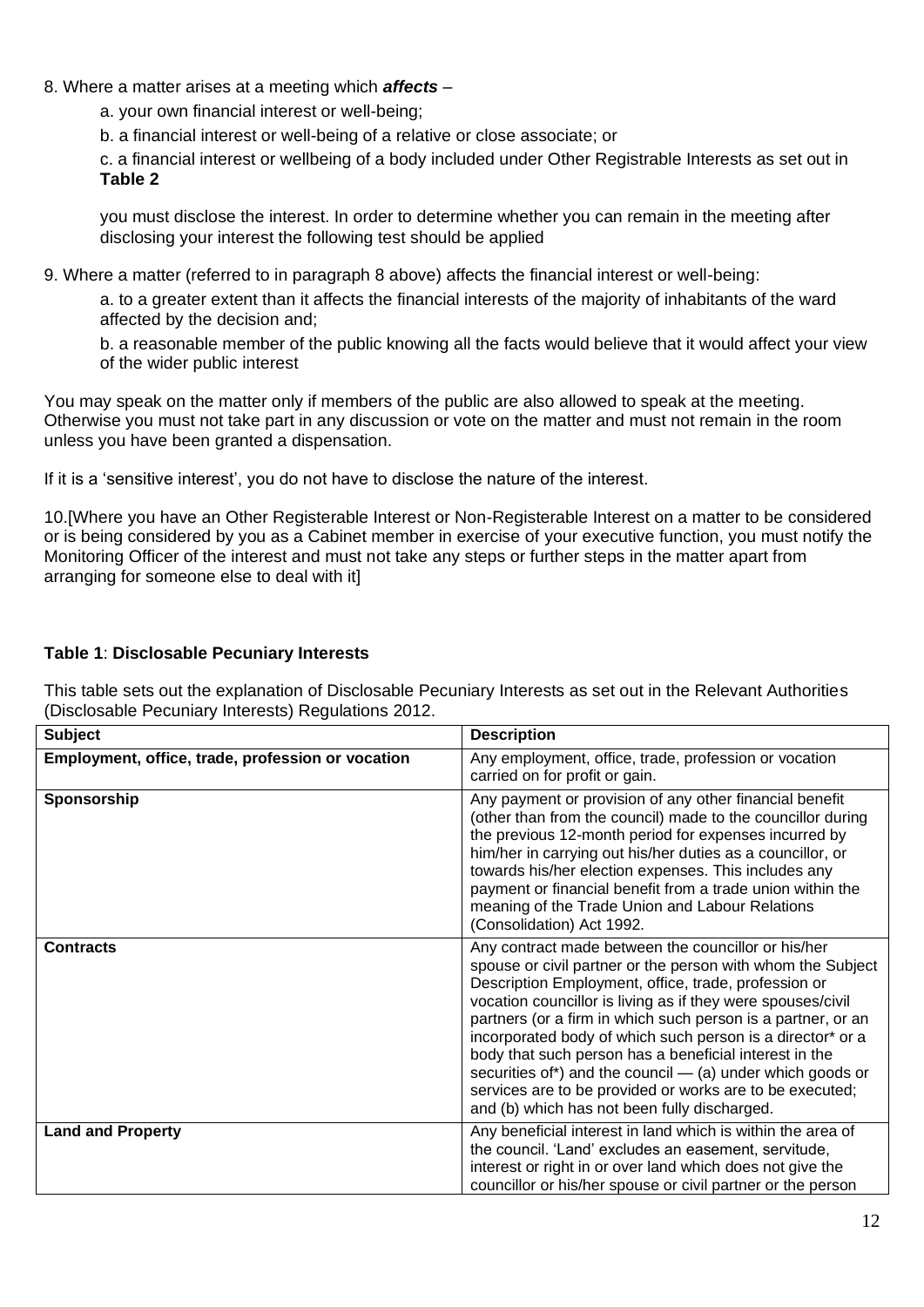|                   | with whom the councillor is living as if they were spouses/<br>civil partners (alone or jointly with another) a right to occupy<br>or to receive income.                                                                                                                                                                                                                                                                                                                                                                                                                                                                                                                                                                                |
|-------------------|-----------------------------------------------------------------------------------------------------------------------------------------------------------------------------------------------------------------------------------------------------------------------------------------------------------------------------------------------------------------------------------------------------------------------------------------------------------------------------------------------------------------------------------------------------------------------------------------------------------------------------------------------------------------------------------------------------------------------------------------|
| Licenses          | Any licence (alone or jointly with others) to occupy land in<br>the area of the council for a month or longer Corporate<br>tenancies Any tenancy where (to the councillor's<br>knowledge)— (a) the landlord is the council; and (b) the<br>tenant is a body that the councillor, or his/her spouse or<br>civil partner or the person with whom the councillor is living<br>as if they were spouses/ civil partners is a partner of or a<br>director* of or has a beneficial interest in the securities* of                                                                                                                                                                                                                              |
| <b>Securities</b> | Any beneficial interest in securities* of a body where— (a)<br>that body (to the councillor's knowledge) has a place of<br>business or land in the area of the council; and (b) either-<br>(i) ) the total nominal value of the securities* exceeds<br>£25,000 or one hundredth of the total issued share capital<br>of that body; or (ii) if the share capital of that body is of<br>more than one class, the total nominal value of the shares<br>of any one class in which the councillor, or his/ her spouse<br>or civil partner or the person with whom the councillor is<br>living as if they were spouses/civil partners have a<br>beneficial interest exceeds one hundredth of the total<br>issued share capital of that class. |

. \* 'director' includes a member of the committee of management of an industrial and provident society.

\* 'securities' means shares, debentures, debenture stock, loan stock, bonds, units of a collective investment scheme within the meaning of the Financial Services and Markets Act 2000 and other securities of any description, other than money deposited with a building society.

#### **Table 2**: **Other Registrable Interests**

You must register as an Other Registerable Interest : a) any unpaid directorships b ) any body of which you are a member or are in a position of general control or management and to which you are nominated or appointed by your authority c) any body

- (i) exercising functions of a public nature
- (ii) (ii) directed to charitable purposes or
- (iii) one of whose principal purposes includes the influence of public opinion or policy (including any political party or trade union)

of which you are a member or in a position of general control or management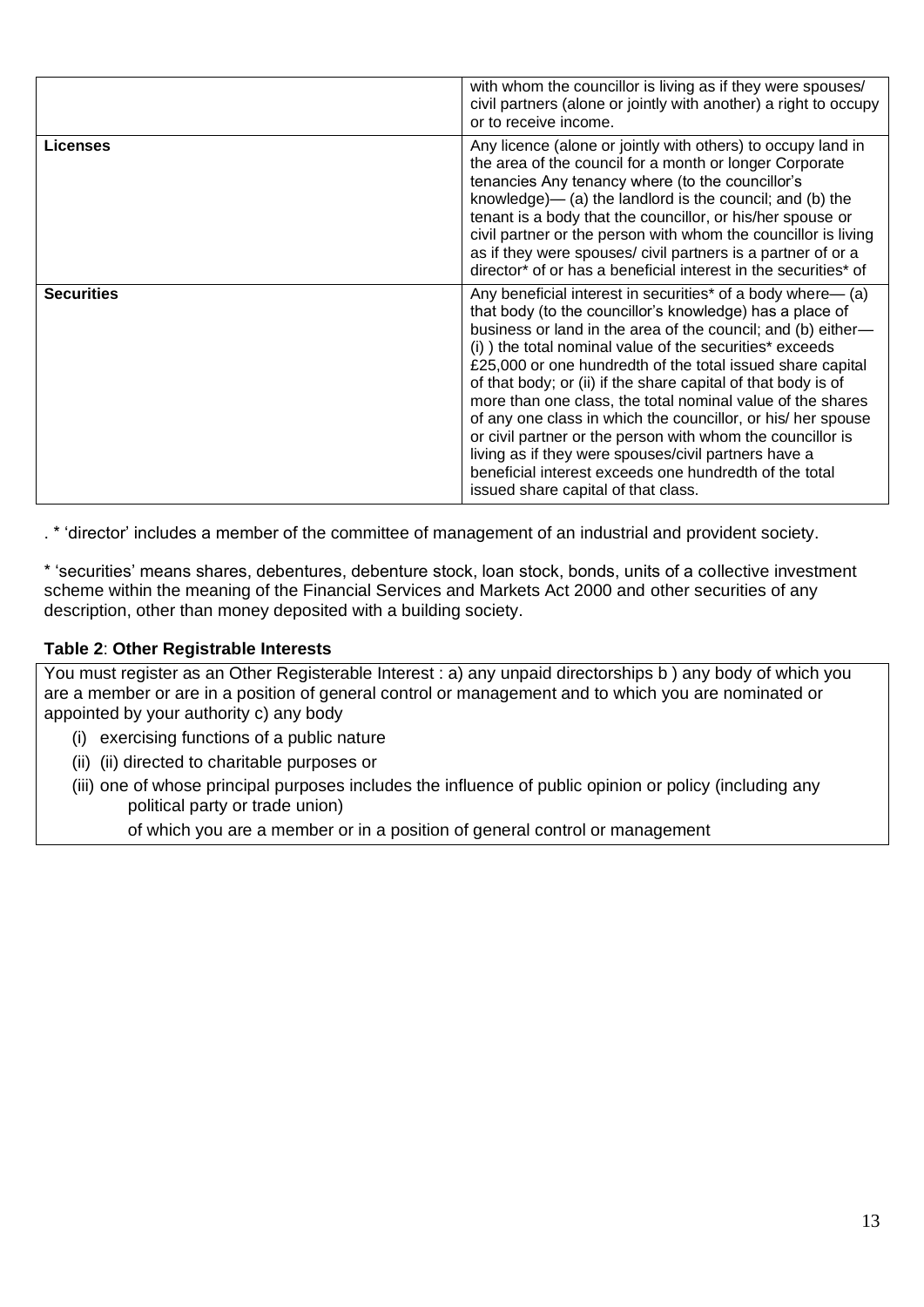## **Appendix C – the Committee on Standards in Public Life**

The LGA has undertaken this review whilst the Government continues to consider the recommendations made by the Committee on Standards in Public Life in their report on Local Government Ethical Standards. If the Government chooses to implement any of the recommendations, this could require a change to this Code.

The recommendations cover:

• Recommendations for changes to the Localism Act 2011 to clarify in law when the Code of Conduct applies • The introduction of sanctions • An appeals process through the Local Government Ombudsman • Changes to the Relevant Authorities (Disclosable Pecuniary Interests) Regulations 2012

• Updates to the Local Government Transparency Code

• Changes to the role and responsibilities of the Independent Person

• That the criminal offences in the Localism Act 2011 relating to Disclosable Pecuniary Interests should be abolished

The Local Government Ethical Standards report also includes Best Practice recommendations. These are:

**Best practice 1**: Local authorities should include prohibitions on bullying and harassment in codes of conduct. These should include a definition of bullying and harassment, supplemented with a list of examples of the sort of behaviour covered by such a definition.

**Best practice 2:** Councils should include provisions in their code of conduct requiring councillors to comply with any formal standards investigation and prohibiting trivial or malicious allegations by councillors.

**Best practice 3:** Principal authorities should review their code of conduct each year and regularly seek, where possible, the views of the public, community organisations and neighbouring authorities.

**Best practice 4**: An authority's code should be readily accessible to both councillors and the public, in a prominent position on a council's website and available in council premises.

**Best practice 5:** Local authorities should update their gifts and hospitality register at least once per quarter, and publish it in an accessible format, such as CSV.

**Best practice 6:** Councils should publish a clear and straightforward public interest test against which allegations are filtered.

Best practice 7: Local authorities should have access to at least two Independent Persons.

**Best practice 8:** An Independent Person should be consulted as to whether to undertake a formal investigation on an allegation, and should be given the option to Page 16 of 16 Approved 3rd 12.2020 Updated 19 January and 17 May 2021 review and comment on allegations which the responsible officer is minded to dismiss as being without merit, vexatious, or trivial.

**Best practice 9:** Where a local authority makes a decision on an allegation of misconduct following a formal investigation, a decision notice should be published as soon as possible on its website, including a brief statement of facts, the provisions of the code engaged by the allegations, the view of the Independent Person, the reasoning of the decision-maker, and any sanction applied.

**Best practice 10**: A local authority should have straightforward and accessible guidance on its website on how to make a complaint under the code of conduct, the process for handling complaints, and estimated timescales for investigations and outcomes.

**Best practice 11**: Formal standards complaints about the conduct of a parish councillor towards a clerk should be made by the chair or by the parish council, rather than the clerk in all but exceptional circumstances.